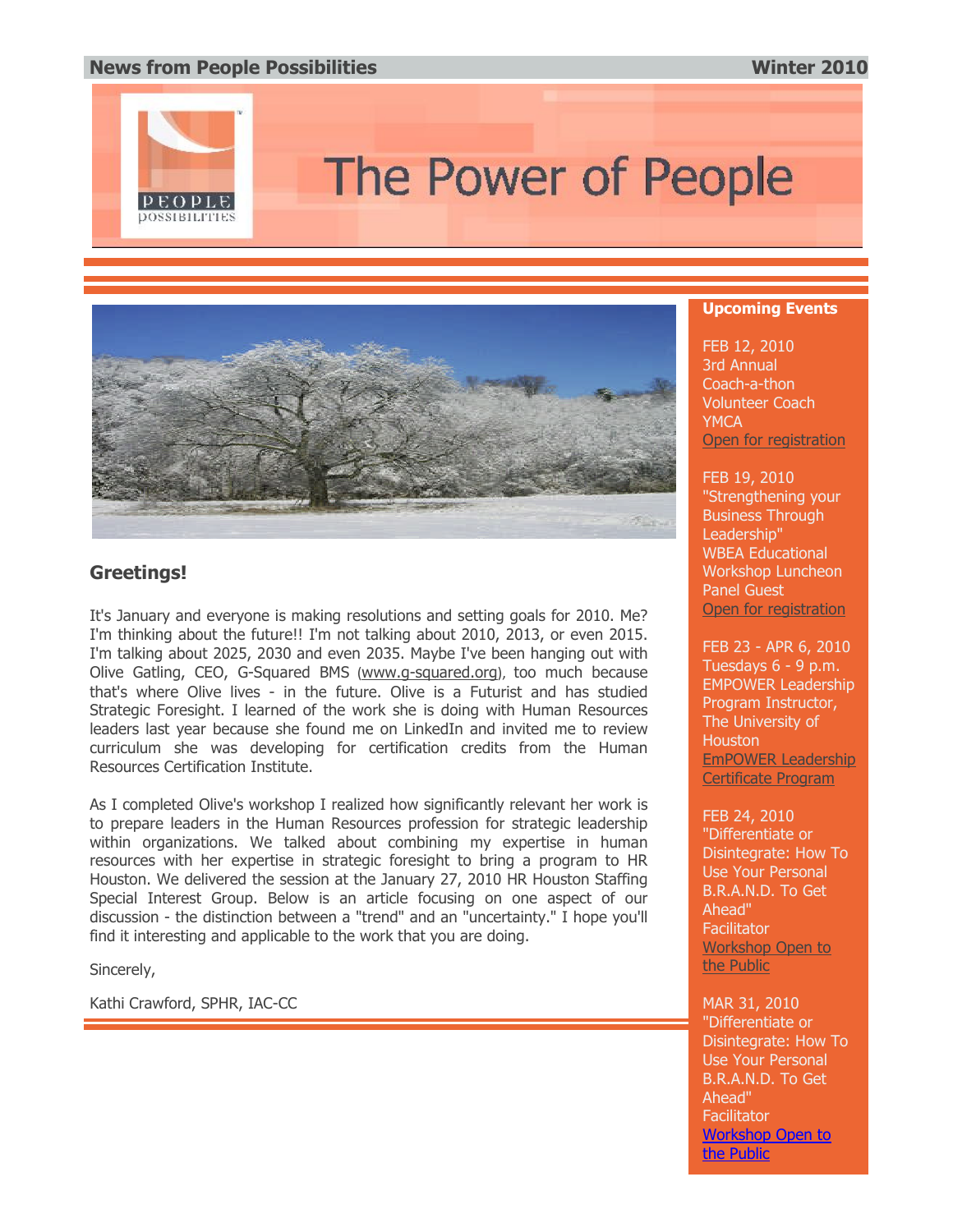

# **"Trend vs. Uncertainty - Where Does Strategy Lie?"**

As we turn the corner into a new decade, it's a good time to reflect on past events and consider the future. Who could have known that we would experience the worst U.S. economic threat since the Great Depression? And, what twists and turns will we take this year? And, how is it even possible to determine what's going to happen in 2025? We look to Futurists to guide us.

Futures Studies (we espouse more than one, so we reflect it as the plural "futures") is the science, art and practice of postulating possible futures. Modern practitioners stress the importance of alternative and plural futures, rather than one monolithic future. They also warn of the limitations of prediction and probability, versus the creation of possible and preferable futures. Futurists attempt to gain a holistic or systemic view based on insights from a range of different disciplines. They challenge and unpack the assumptions behind dominant and contending views of the future. **Strategic Foresight** focuses on a time horizon much longer than a "typical" five year planning process. This is where the distinction between a trend and an uncertainty come into play.

A **trend** is what we are reading about today. These are incremental changes on the horizon that we have a general degree of certainty will happen because we can see some of the size and shape of their existence. Trends are likely to occur in the near term. Those that are the current style or "in vogue" may also not be long lasting. The problem with trends is that they prepare you for today, but do little to get you prepared for the future. And the future is where strategy takes place. How do we know whether a "trend" is an indicator to consider in our future strategy? As Olive Gatling, CEO, G-Squared BMS ([www.g-squared.org](http://rs6.net/tn.jsp?et=1102982538720&s=89&e=001llcg_ilXPjT7B6CRx6GgtnFvAWLlGfDpVCQk79YrjFdB6mCjPyYNNmU7O2j-4O4vRpzUabRecaHSPfBjLh8P4Y-lKaf70VCzlhJUyha4Yl5cxupup3snWw==)), states, "When the questions become more difficult to frame around the impact of a trend because of the uncertainty surrounding its emergence, then you know you're getting close to the realm of the future." **Uncertainty** is a state of being unsure of something. And, uncertainty is the best position from which to formulate strategy. What is impossible today may be the norm tomorrow; **the future is on the fringes**.

**Talent management** is the strategic management of the flow of talent through an organization. Its purpose is to assure that the supply of talent is available to align the right people with the right jobs at the right time based on strategic business objectives. As business and human resource leaders, talent management is the most critical area to focus on when we develop our future strategy. To drive performance, deal with an increasingly rapid pace of change and create sustainable success, an organization must integrate and align its talent management processes with its business strategies. A Talent Management strategy encompasses:

- Talent Acquisition Sourcing, Selection and Onboarding
- Talent Development Performance Management, Career Development, Leadership Development and Succession Planning
- Talent Assessment and Alignment Internal Mobility and Workforce Planning

Below is a top ten list of trends currently being discussed for **Talent Acquisition**. Are you already addressing any of these trends in your organization? Is there a trend you are uncertain of? If you could ask a question about the future, what would you ask?

#### **Quick Links**

[People Po](http://rs6.net/tn.jsp?t=apzdohdab.0.eotnf6cab.eh6urvcab.89&ts=S0454&p=http%3A%2F%2Fwww.peoplepossibilities.com%2Findex.html)ssibilities Website

#### [People Possibilities Blog](http://rs6.net/tn.jsp?t=apzdohdab.0.fotnf6cab.eh6urvcab.89&ts=S0454&p=http%3A%2F%2Fpeoplepossibilities.com%2Fblog%2F)

This blog is about ... well ... people! We talk about people in careers, as leaders, how they behave, what motivates them, their personal brand ... you name it, if it's about people, we talk about it!

#### **About**

#### At the heart of

People Possibilities is the belief that transitions are extraordinary opportunities for innovation, relationship building and growth. We empower leaders to transform the workplace by

**Creating**

**Innovative Solutions for People at Work**

Building a bridge to a new way of thinking, People Possibilities

focuses on optimizing the power of positive change.

We partner with business leaders to understand the complexities of human interaction and provide ideas to foster the employee lifecycle and increase productivity.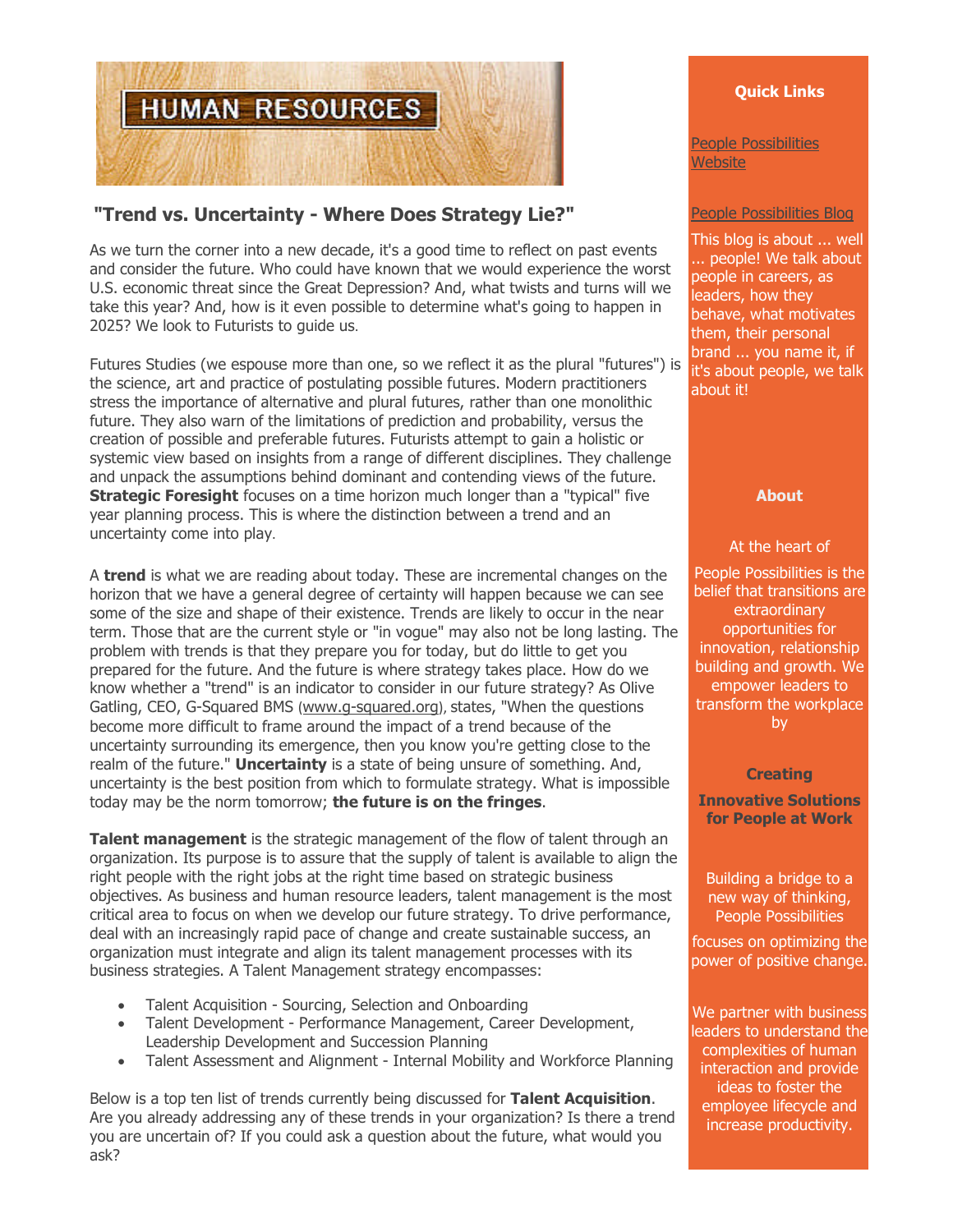- 1. The **Recruiting process** is changing.
- 2. **The Recruiter** as we know it today will cease to exist
- 3. The **Job Creation Index** the job creation index is a factor, running at a negative number over the course of 2009.
- 4. The **skills gap** -defined as "a significant gap between an organization's skill needs and the current capabilities of its workforce"- is widening.
- 5. **Job satisfaction** is at an all time low.
- 6. **Retention strategies** are required that bridge ideal candidates inside and outside of the organization.
- 7. An **independent, networked workforce** will become the norm employers (flexible) and employees (free agency) want options; the only thing keeping Dilbert in the cube is health insurance.
- 8. **Candidates** are smarter about who you are and what they want.
- 9. **Talent management** takes a tumble.
- 10. **Training and collaboration** are being facilitated through virtual worlds and social networking tools.

To learn more about the factors that are driving these trends and to provide your comments, please click **[HERE](http://rs6.net/tn.jsp?et=1102982538720&s=89&e=001llcg_ilXPjTNE6ZB8ptKAifPQtw975mPO1MOfYceFbQM_v9uqZLVCf68KrGbn3n2hDMca19eLsytKe01Pvxy-n6IRh6iLEXs3cdubrfPszqx1hAUufnj4X3pc4X17FK6SyYqDxOD87s=)** to read and post comments on the blog post.

# **Low Cost Coaching Benefiting Kids and Families**

**On Friday, February 12, 2010,** [Greystone Guides](http://rs6.net/tn.jsp?et=1102982538720&s=89&e=001llcg_ilXPjQh3L_0PK7MLvg-G5HEOc-EDzFbSCITv37Ptai1eltNqiYQN_adD1HwYqk6aWEpQAXnULCyx_1u1y4fmOaaCS7_X-iKCV7tMtvQho5RjJ0zDA==) is once again hosting the Coacha-thon benefiting the YMCA. This will be our third year and we have a big goal to double our results from last year!

Again this year I have the privilege of volunteering to coach people for \*free\*. In return for a coaching session, we ask you to make a donation to the YMCA Scholarship fund. People get great coaching for a great price, coaches get to coach and the YMCA gets to help people in the community. Now that's a win-win-win!

We have everything we need in place, except people to coach. This is where you come in. We would really appreciate your help getting the word out to your communities. Here is how you can help:

- 1. [Sign up yourself:](http://rs6.net/tn.jsp?et=1102982538720&s=89&e=001llcg_ilXPjS5S-RLdvjD-uvDIluro-bowTtjIRrR_baTm3TlIyHkwNtMhyalGuhwzFYITE0T-3G_7bnyOHi1WL-HwyT9HTwAHu1T6i9tI6-YBPPEfvrpnA==) As long as you don't have a coach right now you are eligible. If one of the Coach-a-thon Coaches is your Coach, you can ask them if they would coach you on that day in return for a donation. If you have a different Coach right now, you are not eligible. Please pass the Coach-a-thon information on to your associates, friends and colleagues with a personal testimonial about the value you have received from coaching.
- 2. [Make a donation:](http://rs6.net/tn.jsp?et=1102982538720&s=89&e=001llcg_ilXPjQkpaArARW8C8-1z-c3HLyZOS82_EgLJm08OeFSj3TnPW7at1UfpqE_S6z0wAyEylLg9WgOspBrw5Vh43zjtSVsS09loAAEYDMReoUeBGkpwfCsPJS2wRAgVKcBLP5sHUmJMUc4z4beNg==) That's right, you do not have to take a coaching session to make a donation.
- 3. Make a pledge and pay in the future. Contact Mattison Grey, Greystone Guides, at 832-283-2476 for details.
- 4. Other ideas about how to get the word out? Go for it!

Click [HERE](http://rs6.net/tn.jsp?et=1102982538720&s=89&e=001llcg_ilXPjTFzdkcQADpaLcgOuD_as5ZMJlzJV6xkgTGDmaLKUb29-NvwbThK0MkOYi-89p8TtMkkUXGFanF7HpylzjklZFpGUEryIuy-SBnOKdz3t6rp72on9gJGbgb) for more information

Click [HERE](http://rs6.net/tn.jsp?et=1102982538720&s=89&e=001llcg_ilXPjS5S-RLdvjD-uvDIluro-bowTtjIRrR_baTm3TlIyHkwNtMhyalGuhwzFYITE0T-3G_7bnyOHi1WL-HwyT9HTwAHu1T6i9tI6-YBPPEfvrpnA==) to register

#### At People Possibilities we are

**Changing the Culture of Business One Leader at a Time**

Learn more about our services by visiting our **[website](http://rs6.net/tn.jsp?t=apzdohdab.0.trqhxvcab.eh6urvcab.89&ts=S0454&p=http%3A%2F%2Fwww.peoplepossibilities.com%2F)**.